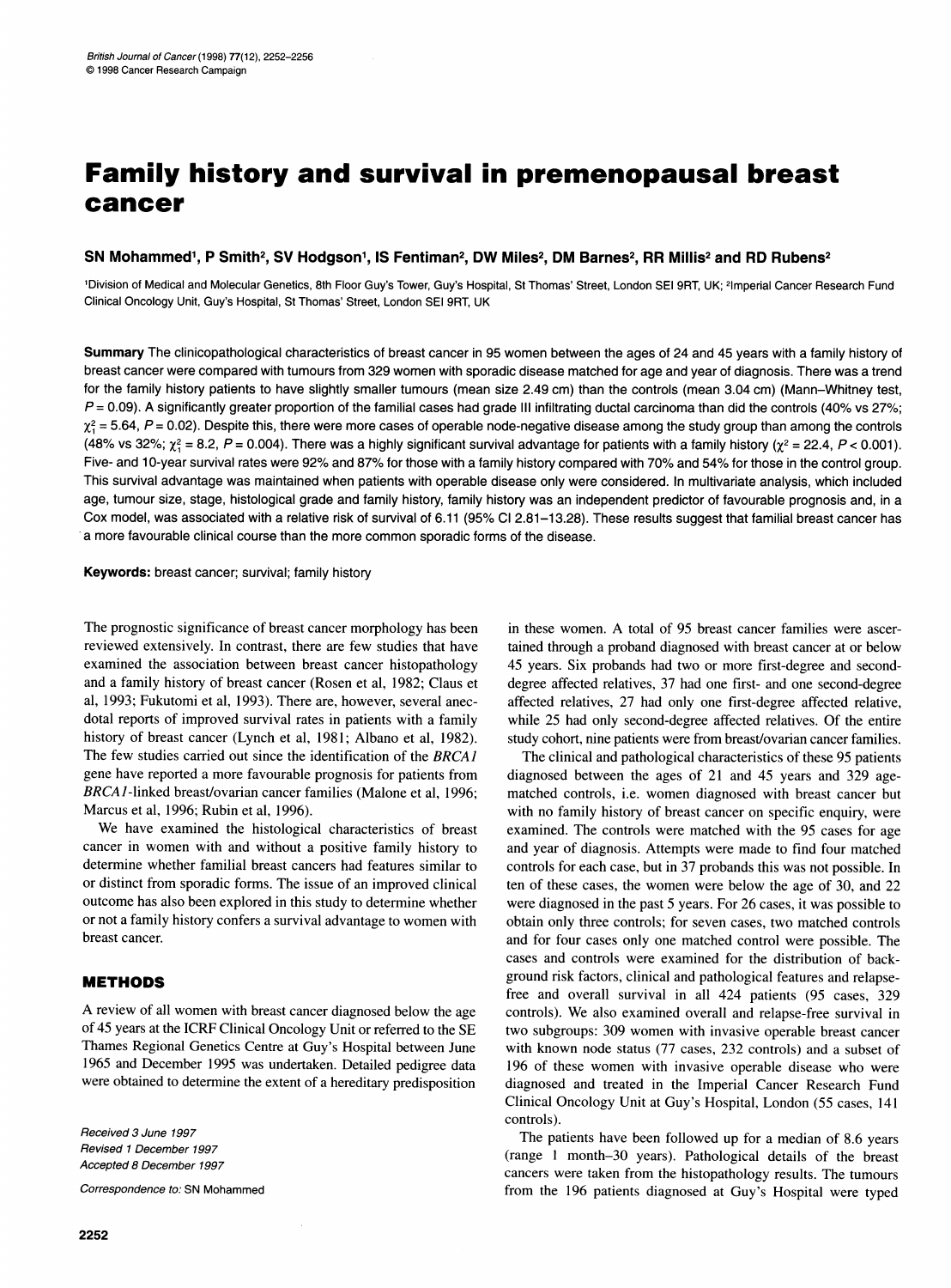Table 1 Characteristics of cases at time of diagnosis

| <b>Risk factors</b>                                                      | $(n = 95)$         | <b>Familial group Control group Significance</b><br>$(n = 329)$ |                    |
|--------------------------------------------------------------------------|--------------------|-----------------------------------------------------------------|--------------------|
| Age at diagnosis (years)<br>Median (range)                               | 36.0 (24–45)       | 37.0 (23-45)                                                    | NS                 |
| Age at birth of first child (years)<br>Median (range)                    | 24.0 (17–37)       | 25.0 (16-38)                                                    | <b>NS</b>          |
| Clinical tumour size (cm)<br>Median (range)                              | $2.0(0-13)$        | $2.5(0-15)$                                                     | $^{\circ}P = 0.09$ |
| Bilateral disease $(n)^b$<br>Synchronous<br>Metachronous                 | 1(1)<br>10 (11)    | 3(1)<br>34 (10)                                                 | NS                 |
| Menstrual status $(n)^{6}$<br>Premenopausal<br>Perimenopausal<br>Unknown | 94 (99)<br>1(1)    | 326 (99)<br>2(1)<br>1                                           | NS                 |
| Parity (n) <sup>b</sup><br><b>Nulliparous</b><br>Parous<br>Unknown       | 28 (30)<br>66 (70) | 66 (21)<br>256 (80)<br>7                                        | NS                 |

aMann-Whitney test. <sup>b</sup>Numbers in parentheses are percentages.

#### Table 2 Pathological features at presentation

| <b>Pathological features</b>        | <b>Familial</b><br>group<br>$(n = 95)$<br>n (%) | Control<br>group<br>$(n = 329)$<br>n (%) | <b>Significance</b> |
|-------------------------------------|-------------------------------------------------|------------------------------------------|---------------------|
| Pathological stage                  |                                                 |                                          |                     |
| Operable, node negative<br>Operable | 45 (48)                                         | 104 (32)                                 |                     |
| One to three nodes positive         | 26 (28)                                         | 90 (27)                                  |                     |
| Four or more nodes positive         | 9(10)                                           | 51 (16)                                  | $\gamma^2 = 8.2$    |
| Positive (number unspecified)       | 1(1)                                            |                                          | $P = 0.004$         |
| Operable, node unknown              | 8 (9)                                           | 57 (18)                                  |                     |
| Locally advanced inoperable         | 4 (4)                                           | 24 (7)                                   |                     |
| Unknown                             | 2                                               | 3                                        |                     |
| Histology                           |                                                 |                                          |                     |
| <b>DCIS</b>                         | 6(7)                                            | 13 (4)                                   |                     |
| Invasive ductal grade I             | 4 (4)                                           | 10(3)                                    |                     |
| Invasive ductal grade II            | 16 (17)                                         | 68 (23)                                  |                     |
| Invasive ductal grade III           | 37 (40)                                         | 80 (27)                                  | $\gamma^2 = 5.64$   |
| Invasive lobular                    | 7(8)                                            | 14(5)                                    |                     |
| Other invasive lobular              | 22 (24)                                         | 116 (38)                                 | $P = 0.02^a$        |
| Unknown                             | 3                                               | 28                                       |                     |

alnfiltrating ductal carcinomas only.

according to WHO criteria (1980), and histological grade was determined according to the criteria of Bloom and Richardson (as modified by Elston) (Elston, 1984).

#### Statistical methods

The chi-squared test was used for comparison of categorical variables. Survival curves were produced using the method of Kaplan and Meier (Kaplan and Meier, 1985). Differences between survival curves were determined using the log-rank test (Peto et al, 1975). Multivariate analysis was performed using the Cox proportional hazards model (Cox, 1972).



Figure 1 Overall survival - cases vs controls



Figure  $2$  Relapse-free survival  $-$  cases vs controls

#### RESULTS

#### Comparison of presentation characteristics

Table <sup>1</sup> shows a comparison of the presentation characteristics of the 95 patients in the family history group and the 329 patients in the control group. No statistically significant differences were noted between the two groups, although there was a trend for patients with a family history to have clinically smaller tumours (mean size 2.49 cm) than the controls (mean 3.04 cm) (Mann–Whitney test,  $P = 0.09$ ).

## Pathological features

The pathological features at presentation are shown in Table 2. A greater proportion of the familial cases had operable node-negative disease, 48% vs 32% ( $\chi^2 = 8.2$ ,  $P = 0.004$ ). Comparing the 309 women with invasive operable disease in whom nodal status was known, the number of node-negative cases was still significantly greater in the study group (55% vs 40%,  $\chi_1^2 = 4.3$ ,  $P = 0.04$ ). Of the patients with infiltrating ductal carcinoma, there were significantly more grade III tumours in the familial group (40% vs 27%,  $\chi^2 = 5.64, P = 0.02$ .

# Survival

#### Univariate analysis

The median follow-up times for the study and control groups were 7.8 (range 8.6 months-30 years) and 8.6 years (range <sup>1</sup> month-29 years) respectively. The study group had a significantly better prognosis than the control cases. Figure <sup>1</sup> shows the difference in overall survival between the two groups ( $\chi^2$ <sub>1</sub> = 22.4, *P* < 0.001). A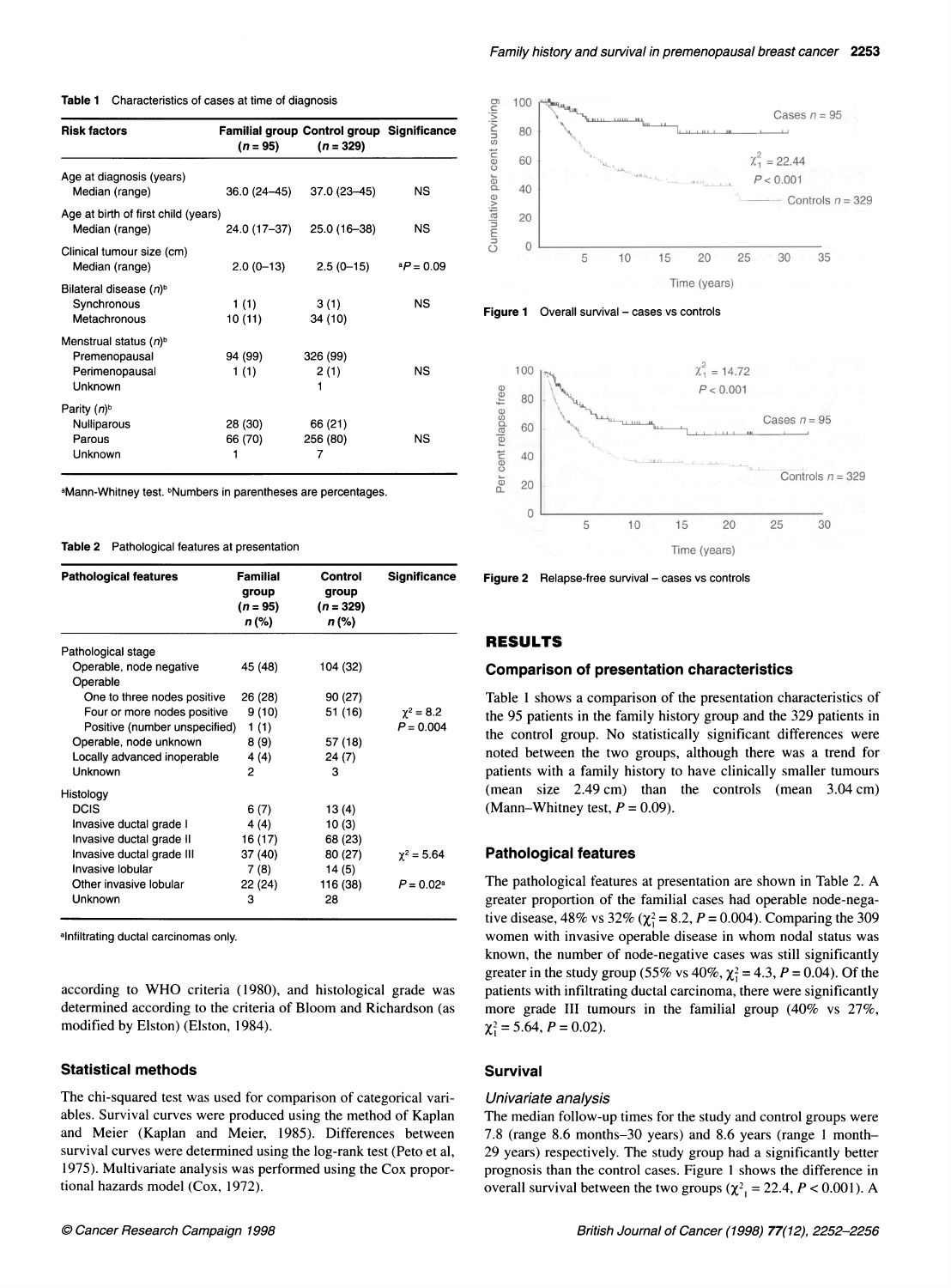

**Figure 3** Overall survival  $-$  patients with invasive operable disease diagnosed at Guy's Breast Unit

Table 3 Summary of results of multivariate analysis of survival

|                                              | Univariate |                            |         | <b>Multivariate</b> |                            |          |
|----------------------------------------------|------------|----------------------------|---------|---------------------|----------------------------|----------|
| Variable                                     | <b>RR</b>  | 95% CI <sup>D</sup>        | P-value | RR                  | 95% CI                     | P-value  |
| Age                                          |            | 1.07 1.03-1.12 0.002       |         |                     | 1.07 1.03-1.12             | 0.003    |
| Clinical tumour size 1.25 1.18-1.34 < 0.0001 |            |                            |         |                     | $1.22$ 1.12–1.32           | < 0.0001 |
| Stage <sup>c</sup>                           |            | $1.69$ 1.37-2.08 < 0.0001  |         |                     | $1.29$ 1.03-1.63           | 0.03     |
| Histology <sup>d</sup>                       |            | $2.01$ 1.37-2.96           | 0.0004  |                     | $2.12$ 1.44-3.12           | 0.0002   |
| Family history <sup>e</sup>                  |            | $5.38$ 2.49-11.62 < 0.0001 |         |                     | $6.11$ 2.81-13.28 < 0.0001 |          |

aRelative risk. b95% Confidence intervals. **Stage 1 vs stage 2 vs stage 3**, with stage 5 recorded as stage 2. dGrade I vs grade 2 vs grade 3, all other histologies recorded as grade 2. eNo family history vs any family history. Age and clinical tumour size were continuous variables.

Table 4 Comparison of survival rates of familial and control cases

|                                 | Survival rate |                    |          |                        |                                 |  |
|---------------------------------|---------------|--------------------|----------|------------------------|---------------------------------|--|
|                                 | 5 Year        |                    | 10 Year  |                        | Significance                    |  |
|                                 | %             | 95% CI             | %        | 95% CI                 |                                 |  |
| Overall                         |               |                    |          |                        |                                 |  |
| Familial group                  | 92            | $83 - 96$          | 87       | 76-93                  | $\gamma^2 = 22.44$              |  |
| Control group<br>Relapse free   | 70            | $64 - 75$          | 54       | $46 - 60$              | P < 0.001                       |  |
| Familial group<br>Control group | 74<br>50      | 63-82<br>$44 - 56$ | 64<br>39 | $51 - 74$<br>$32 - 45$ | $\gamma^2 = 14.72$<br>P < 0.001 |  |

difference between the two groups is also seen when considering relapse-free survival (Figure 2), although the magnitude of the difference is not so great ( $\chi^2$ <sub>1</sub> = 14.72, *P* < 0.001).

The same effect on survival was seen in the two subgroups of women with invasive operable disease and known nodal status; log-rank analysis showed that <sup>a</sup> family history of breast cancer conferred <sup>a</sup> survival advantage in all 309 women with this stage of the disease ( $\chi^2 = 19.7$ ,  $P < 0.001$ ) and in the 196 women diagnosed and treated at Guy's Hospital ( $\chi^2$  = 13.05, P < 0.001) (Figure 3).

#### Multivariate analysis

In an attempt to demonstrate whether or not <sup>a</sup> family history of breast cancer was an independent predictor of good prognosis, <sup>a</sup> multivariate analysis was performed. The factors included in the

multivariate model were age, clinical tumour size, stage, histological grade and family history of breast cancer. The results of the multivariate analysis are summarized in Table 3. A family history of breast cancer was found to be an independent indicator of a favourable prognosis with a relative risk of 6.11 (95% CI 2.81-13.28). This analysis was repeated for all 309 patients with invasive operable disease with known nodal status and for the 196 of these women diagnosed at Guy's Hospital, with nodal status replacing stage as a variable in the model. The pattern of the results was the same in all groups, despite the fact that some of the women were diagnosed and managed elsewhere before coming to the Guy's Hospital Breast Unit. A family history of breast cancer remained the strongest predictor of outcome; the women with known nodal status had a relative risk of 4.73 (95% CI 2.03-11.00); for the women diagnosed at Guy's Hospital, the relative risk was 6.54 (95% CI 2.01-21.28). Similar results were obtained when relapse-free survival was considered, rather than overall survival.

# **DISCUSSION**

The results from this study suggest that patients with a family history of breast cancer have a survival advantage over those without a family history. The 5- and 10-year overall survival rates in the family history group were 92% and 87% respectively, compared with rates of 70% and 54% in the control group. Similarly, for relapse-free survival, the rates were 74% and 64% for the family history group compared with 50% and 39% for the control group (Table 4). The better outcome could not be attributed to difference in age at diagnosis or the histopathological profile of the tumours in the two groups. Despite the familial cases having a higher grade of tumour at the time of diagnosis, they were less likely to have nodal involvement. It is unclear whether the significance of an earlier stage of presentation in the familial group is a reflection of a real biological difference or a greater awareness and increased surveillance in women with <sup>a</sup> family history.

These results reflect those of four other recent studies looking at survival rates in women from high-risk breast cancer families. The study by Porter et al (1994) found an 83% 5-year survival rate in 35 women from eight families with prior evidence of linkage to BRCA1 compared with a  $61\%$  survival in 910 age-matched controls. A study by Marcus et al (1996) of <sup>175</sup> breast carcinomas in women from 52 families (26 of which were linked to BRCAI) and 187 breast carcinomas from women without <sup>a</sup> family history similarly found a non-significant trend towards better survival with fewer recurrences in the family history group as a whole, without adjustment for age and stage at diagnosis. Within the family history group, the BRCA1-related patients had fewer recurrences than other hereditary breast cancer patients  $(P = 0.013)$ . This was despite the fact that the BRCAl-related tumours, although having <sup>a</sup> lower DNA index, showed greater proliferative activity in terms of mitotic grade and S-phase fraction. Similarly, Malone et al (1996), in an analysis of 733 cases, found that the risk of dying among affected women who had <sup>a</sup> first-degree family history of breast cancer was half that of women with no family history. Additionally, the difference in survival rates could not be attributed to differences in screening or treatment between the two groups. A major strength of the latter study was that it had <sup>a</sup> population-based design, which therefore minimized a selection bias for women with varying family histories. The multicentre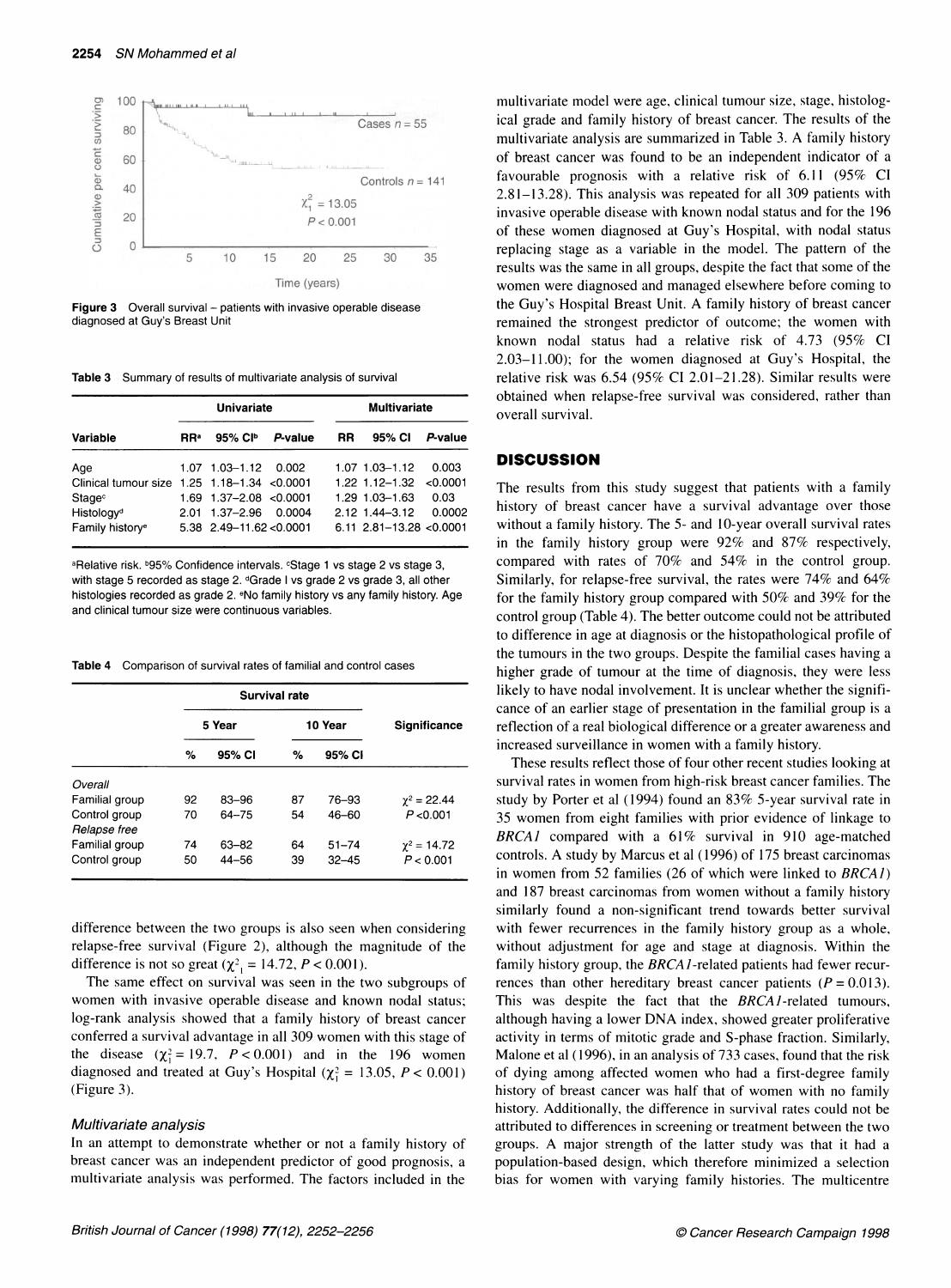study of Rubin et al (1996) of 53 patients with ovarian cancer and germline BRCAJ mutations in patients with advanced-stage disease similarly reports a significantly more favourable outcome for the familial cases in comparison to sporadic ovarian cancers. The actuarial median survival for 43 of their patients with a defined BRCA1 mutation was 77 months compared with 29 months for matched controls ( $P < 0.001$ ).

There are clearly inherent limitations in the current study, as with other retrospective studies reported in the literature. A fact highlighted in a recent correspondence in the New England Journal of Medicine (Canistra et al, 1997), after the publication of the paper by Rubin et al (1996). We have tried to overcome many of the problems raised by the selection of our control group, which was matched for stage of disease and year of diagnosis. Although not all patients were treated in our unit for the duration of their disease, the outcome for the different groups was similar. Despite the best efforts to avoid selection bias, the only way to overcome them is by a large prospective study that compares the outcome of known BRCAJIBRCA2 carriers with non-mutation carriers. Our results need to be interpreted in the light of a relatively short median follow-up time of 8.6 years. Some of the younger patients (below 30 years) were diagnosed recently and, consequently, have made a lesser contribution to the overall survival analysis. It will therefore be important to reanalyse the data in 5 years, when a longer followup time will have elapsed for the patients in this study. It is not known whether the presence of a family history contributed to earlier diagnosis of breast cancer in the study group. Such knowledge might lead to increased vigilance, resulting in more biopsies for benign disease and more frequent mammograms. Unfortunately, such data were not available for many patients. Nevertheless, a clear effect on survival rates was seen in the study group even after adjusting for differences in features, such as tumour size, stage and nodal involvement, between the two groups.

Some recent reports (Bignon et al, 1995; Jacquemier et al, 1995; Marcus et al, 1996) have highlighted an association between grade III ductal carcinomas and female BRCAJ gene carriers. Loss of heterozygosity (LOH) analyses have shown consistent loss of the wild-type allele on 17q in breast tumours from families linked to BRCA1. Interestingly, a high rate of LOH at the BRCA2 locus has also been shown in one family with a pathogenic BRCAJ mutation that had prior evidence of 17q LOH (Kelsell et al, 1996). An analysis of 118 unselected cases of primary breast tumours showed an excess of carcinomas concordant for loss or retention at both BRCAJ and BRCA2 loci in grade III tumours but not in grade <sup>I</sup> or II ductal carcinomas. These observations suggest a combined role for BRCA1 and BRCA2 in the tumorigenic pathway, particularly in grade III tumours (Kelsell et al, 1996). Patients with combined loss at both loci also appeared to have a better survival rate than those with loss at only one locus (D Barnes, personal communication, 1996).

At present, it is not known what proportion of breast cancer cases in our study group may be attributable to an underlying mutation in the BRCA1 or BRCA2 genes, although this is currently being ascertained. A preliminary search for constitutional BRCA1 mutations in 55 of these families has found such mutations to be implicated not only in the larger families but also in some smaller kindreds. To date, six definite pathogenic BRCAI mutations have been defined in the study group. Two of the mutations were found in nine sporadic cases screened so far (Greenman et al, 1998). Furthermore, there may be some unrecognized mutation carriers among our control group of patients. If this was so, and their outcome was similar to that of the familial patients, the difference between our two groups would be even larger.

These preliminary data from 95 patients with familial breast cancer and 329 age-matched controls suggest that a family history is significantly related to improved prognosis in women with breast cancer. The familial cases had higher grade tumours at presentation but, despite this, had less nodal involvement and significantly better overall and relapse-free survival rates. The precise mechanism that could account for a better prognosis in the familial cases is unclear. It is important that it is investigated in future studies with a longer follow-up. These will need to address whether or not these observed differences in survival rates reveal a true pathobiological difference in tumour behaviour and, if so, how these relate to underlying BRCA1/2 mutations. If particular mutations are associated with a less aggressive nature of some tumours or a better response to chemotherapy, it is conceivable that this may account for the improved survival rates observed. Clarification of this and the role of other breast cancer susceptibility genes in the tumorigenic pathway is likely to have an important bearing on the counselling of women from such high-risk breast cancer families.

## ACKNOWLEDGEMENTS

The authors would like to acknowledge the assistance of Professor Ellen Solomon, Mr Hisham Hamed and Mrs Jean O'Dea. We would also like to acknowledge the ongoing assistance of Dr Chris Mathew, Jill Greenman and David Ellis in screening the families for a constitutional mutation in the BRCA1/2 genes.

#### **REFERENCES**

- Albano WA, Recabaren J, Lynch TH, Campbell AS, Mailliard JA, Organ CH, Lynch JF and Kimberling WJ (1982) Natural history of hereditary cancer of the breast and colon. Cancer 50: 360-363
- Bignon Y-F, Fonck Y and Chassagne M-C (1995) Histoprognostic grade in tumours from families with hereditary predisposition to breast cancer. Lancet 346: 258
- Claus EB, Risch N, Thompson WD and Carter D (1993) Relationship between breast histopathology and family history of breast cancer. Cancer 71: 147-153
- Cox DR (1972) Regression models and life-tables JR Stat Soc 84: 1035-1044 Elston CW (1984) The assessment of histological differentiation in breast cancer.
- Aust NZ J Surg 54: 11-15
- Fukutomi T, Kobayashi Y, Nansawa T, Yamamoto H and Tsuda H (1993) A clinicopathological analysis of breast cancer patients with a family history. Jpn J Surg 23: 849-854
- Greenman J, Mohammed S, Ellis D, Watts S, Scott G, Izatt L, Barnes D, Solomon E, Hodgson S and Mathew C (1998) Identification of missense and truncating mutations in the BRCAI gene in sporadic and familial breast and ovarian cancer. Genes Chromosomes Cancer 21: 244-249
- Jacquemier J, Eisinger F, Birnbaum D and Sobul H (1995) Histoprognostic grade in BRCA1-associated breast cancer. Lancet 345: 1503
- Kaplan EL and Meier P (1985) Nonparametric estimation from incomplete observations. Am Stat Assoc J 53: 457-481
- Kelsell DP, Spurr NK, Barnes DM, Gusterson B and Bishop DT (1996) Combined loss of BRCA1/2 in grade 3 breast carcinomas. Lancet 347: 1554-1555
- Letters to the Editor (1997) Cannistra SA, Modan B, Brunet J-S, Narod SA, Tonin PA, Foulkes WD and Rubin SC. BRCA1 mutations and survival in women with ovarian cancer (letter). N Engl J Med 336: 1254-1257
- Lynch HT, Fain PR, Goldgar D, Albano WA, Mailliard JA and McKenna P (1981) Familial breast cancer and its recognition in the oncology clinic. Cancer 47: 2730-2739
- Malone KE, Daling JR, Weiss NS, McKnight B, White E and Voigt LF (1996) Family history and survival of young women with invasive breast carcinoma. Cancer 78: 1417-1425